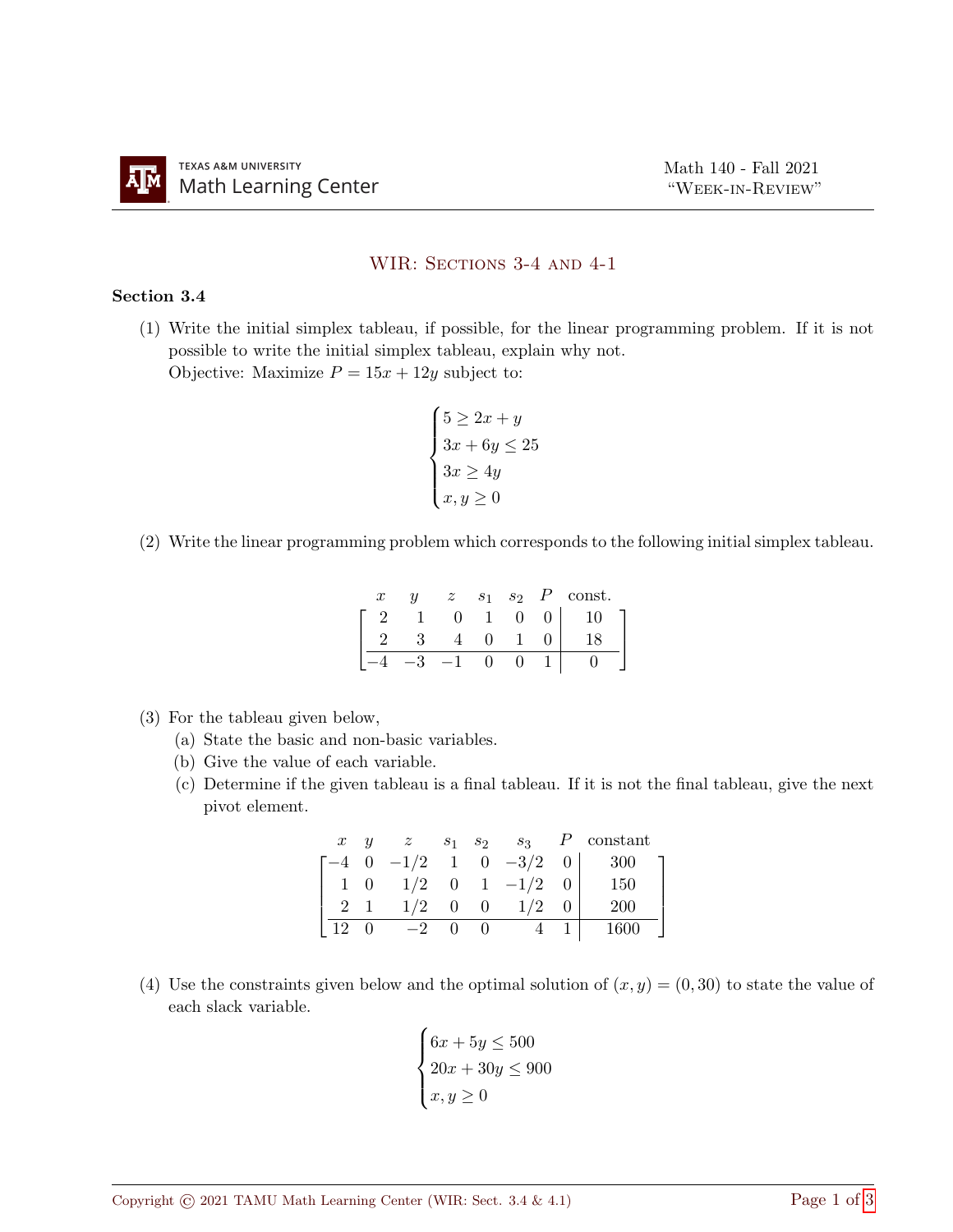(5) Use the simplex method to solve the linear programming problem given below. For each stage of the simplex process, give the value of each variable for each tableau.

[Use the online website to help with pivoting](https://www.zweigmedia.com/spreadsheets/gaussjordanpage.php?lang=en) on the proper elements in the tableaus.

Maximize  $P = 4x + 8y + 6z$  subject to:

$$
\begin{cases}\n2x + 3y + z \le 900 \\
3x + y \le 350 - z \\
4x + z - 400 \le -2y \\
x, y, z \ge 0\n\end{cases}
$$

(6) Manufacturing Problem:A factory manufactures chairs, tables and bookcases each requiring the use of three operations: Cutting, Assembly, and Finishing. The cutting can be used at most 600 hours; assembly at most 500 hours; and finishing at most 300 hours. A chair requires 1 hour of cutting, 1 hour of assembly, and 1 hour of finishing; a table needs 1 hour of cutting, 2 hours of assembly, and 1 hour of finishing; and a bookcase requires 3 hours of cutting, 1 hour of assembly, and 1 hour of finishing. If the profit is \$20 per unit for a chair, \$30 for a table, and \$25 for a bookcase, how many units of each should be manufactured to maximize profit?

For the manufacturing problem given above, we want to maximize  $P = 20x+30y+25z$  subject to:

$$
\begin{cases}\nx + y + 3z \le 600 \\
x + 2y + z \le 500 \\
x + y + z \le 300 \\
x, y, z \ge 0\n\end{cases}
$$

where x is the number of chairs manufactured; y is the number of tables manufactured; z is the number of bookcases manufactured; and P is the profit (in dollars) obtained by the company. Note: It is good practice to make sure you can set up the objective function and constraints for this linear programming problem as well as the initial simplex tableau. It is also recommended you perform simplex to obtain the final tableau given below.

After using the simplex method to solve this problem the final tableau is given below. Interpret the tableau below in the context of the problem.

| $\boldsymbol{x}$ |                |                |            |      |                | $y \quad z \quad s_1 \quad s_2 \quad s_3 \quad P \quad \text{constant}$ |
|------------------|----------------|----------------|------------|------|----------------|-------------------------------------------------------------------------|
|                  |                | $-2$ 0 0 1     | 2          | $-5$ | 0 <sup>1</sup> | 100                                                                     |
|                  | -0             | $\overline{0}$ |            | $-1$ |                | 200                                                                     |
|                  | $\blacksquare$ |                | $0 -1$     |      |                | 100                                                                     |
|                  |                |                | $0\quad 5$ | 20   |                | 8500                                                                    |